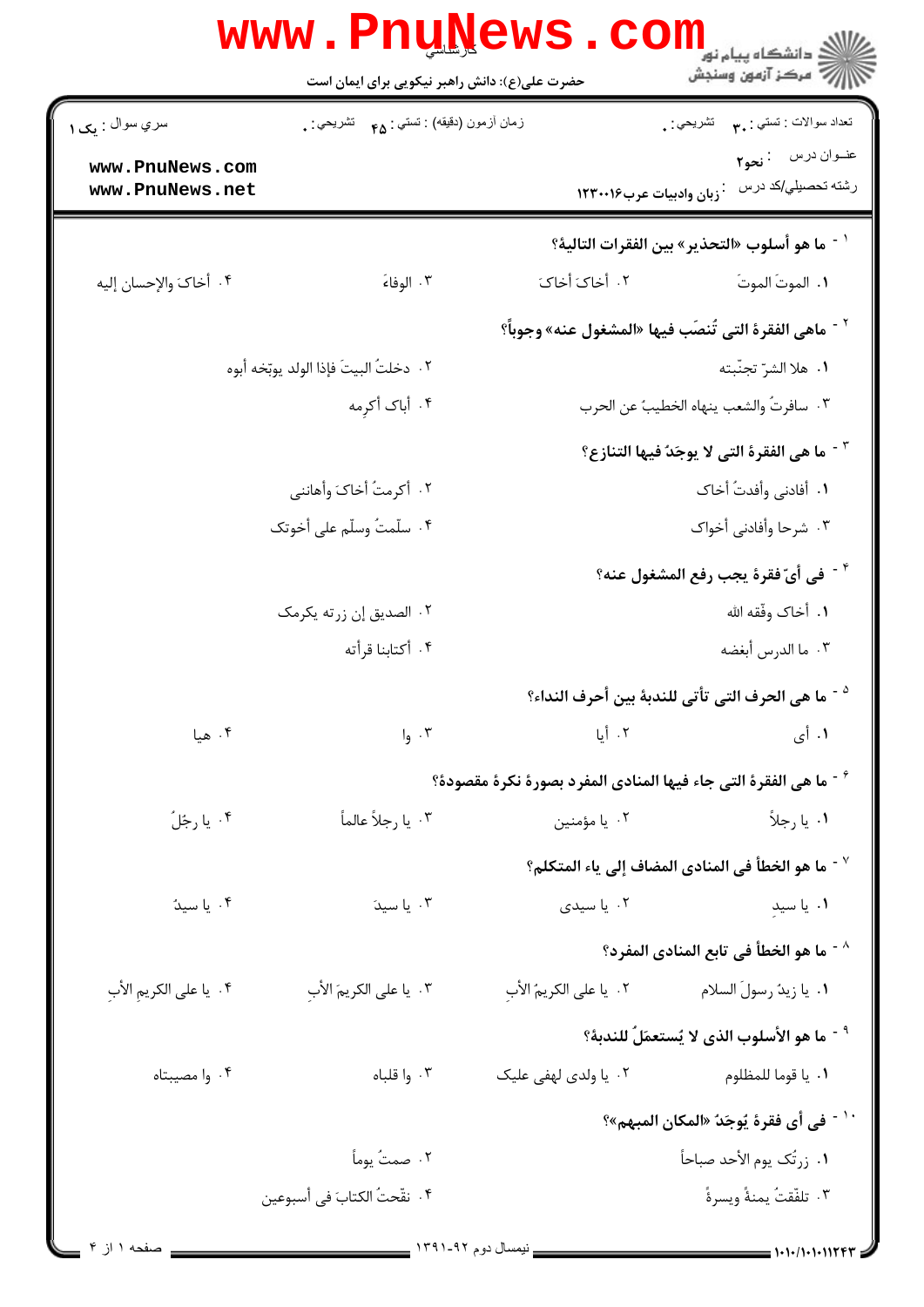|                                    | حضرت علی(ع): دانش راهبر نیکویی برای ایمان است | <b>www.PnuNews.com</b>                                   | ڪ دانشڪاه پيا <sub>م</sub> نور<br><mark>√</mark> مرڪز آزمون وسنڊش |
|------------------------------------|-----------------------------------------------|----------------------------------------------------------|-------------------------------------------------------------------|
| سري سوال : ۱ يک                    | زمان أزمون (دقيقه) : تستي : ۴۵ — تشريحي : .   |                                                          | نعداد سوالات : تستي : ٣ <b>. س</b> تشريحي : .                     |
| www.PnuNews.com<br>www.PnuNews.net |                                               | زبان وادبيات عرب١٢٣٠٠١۶                                  | عنــوان درس : نحو٢<br>رشته تحصيلي/كد درس                          |
|                                    |                                               |                                                          | `` في أية فقرة يوجَدُ «المفعول لأجله»؟                            |
|                                    | ٢.  وقف الجند إجلالاً للأمير                  |                                                          | ١. أكرمتُه لإكرامه إياي                                           |
|                                    | ۴. ودّعتُکَ أمس للسفر غداً                    |                                                          | ٠٣ أدّبتَكَ لتأديب أمثالك                                         |
|                                    |                                               |                                                          | `` في أي فقرة لم تأت «الواو» للعطف؟                               |
| ۰۴ جاء زيدٌ وعمروٌ بعده            | ۰۳ كلُّ رجلٍ ومهنته                           | ۰۲ تخاصم زيدٌ وعمروٌ                                     | ١. سافر أخوك والصبحَ                                              |
|                                    |                                               |                                                          | <sup>1۳ -</sup> في أي فقرة جاء «صاحب الحال» في ثوب المفعول؟       |
|                                    | ٢. سرّنى قدوم الصديق غانماً                   |                                                          | ٠١. وقف العالِمُ خاطباً القومَ                                    |
|                                    | ۴. شربتُ الماء صافياً                         |                                                          | ۰۳ يلذُّ لى صوغ الكلام فصيحاً                                     |
|                                    |                                               | ما هي الفقرة التي جاء فيها الحال جامداً مؤوّلاً بالمشتق؟ |                                                                   |
|                                    | ٢. سرتٌ معه جنباً إلى جنب                     |                                                          | ٠١. جاء الرسول وحده                                               |
|                                    | ۴. كلّمته فاه إلى في                          |                                                          | ٠٣ طلب الدارس العلمَ جهده                                         |
|                                    |                                               |                                                          | <sup>12 -</sup> أشرِ إلى الحال المفردة بين الفقرات التالية؟       |
| ۰۴ أقبل الشاعرُ منشداً             | ۰۳ سار الرئيسُ في موكبه                       | ٢. جاء الأمير بين رجاله                                  | ٠١ جاء زيدٌ لن يسرع                                               |
|                                    |                                               |                                                          | <sup>16 -</sup> ما هو الخطأ بين الفقرات التالية؟                  |
|                                    | ٢. قطفتُ الثمرة ولمّا ينضج                    |                                                          | ٠١. أدّبتُ المذنب ولم أشفق                                        |
|                                    | ۰۴ زرتک ما أخاف منک شرّأ                      |                                                          | ۰۳ قمتُ ولا أبالي                                                 |
|                                    |                                               |                                                          | `` ^ - ما هو الخطأ بين الفقرات التالية؟                           |
|                                    | ٢. قَدِمَ مُسرِعاً رجلّ                       |                                                          | ٠١. جاء مُصعِداً عمروٌ                                            |
|                                    | ۰۴ رأيتُ رابضاً أسدٌ                          |                                                          | ٠٣ ما سافر ماضياً إلا أبوك                                        |
|                                    |                                               |                                                          | <sup>11</sup> في أي فقرة حُذفَ عامل الحال جوازاً؟                 |
|                                    | ٠٢ كيف جئتَ راكباً                            |                                                          | ٠١ ضربي العبدَ مُسيئاً                                            |
|                                    | ۴. أمتكلّماً وقد سيرَ بالنعش؟                 |                                                          | ۰۳ زيد أبوك عطوفً                                                 |
|                                    |                                               |                                                          | <sup>19 -</sup> أشر إلى التمييز المنقول عن الفاعل                 |
| ۰۴ شه درّه فارساً                  | ٣. فاض الإناءُ ماءً                           | ٢.  حصدنا الأرضَ قمحاً                                   | ٠١. زيدٌ أرجحُ منك عقلاً                                          |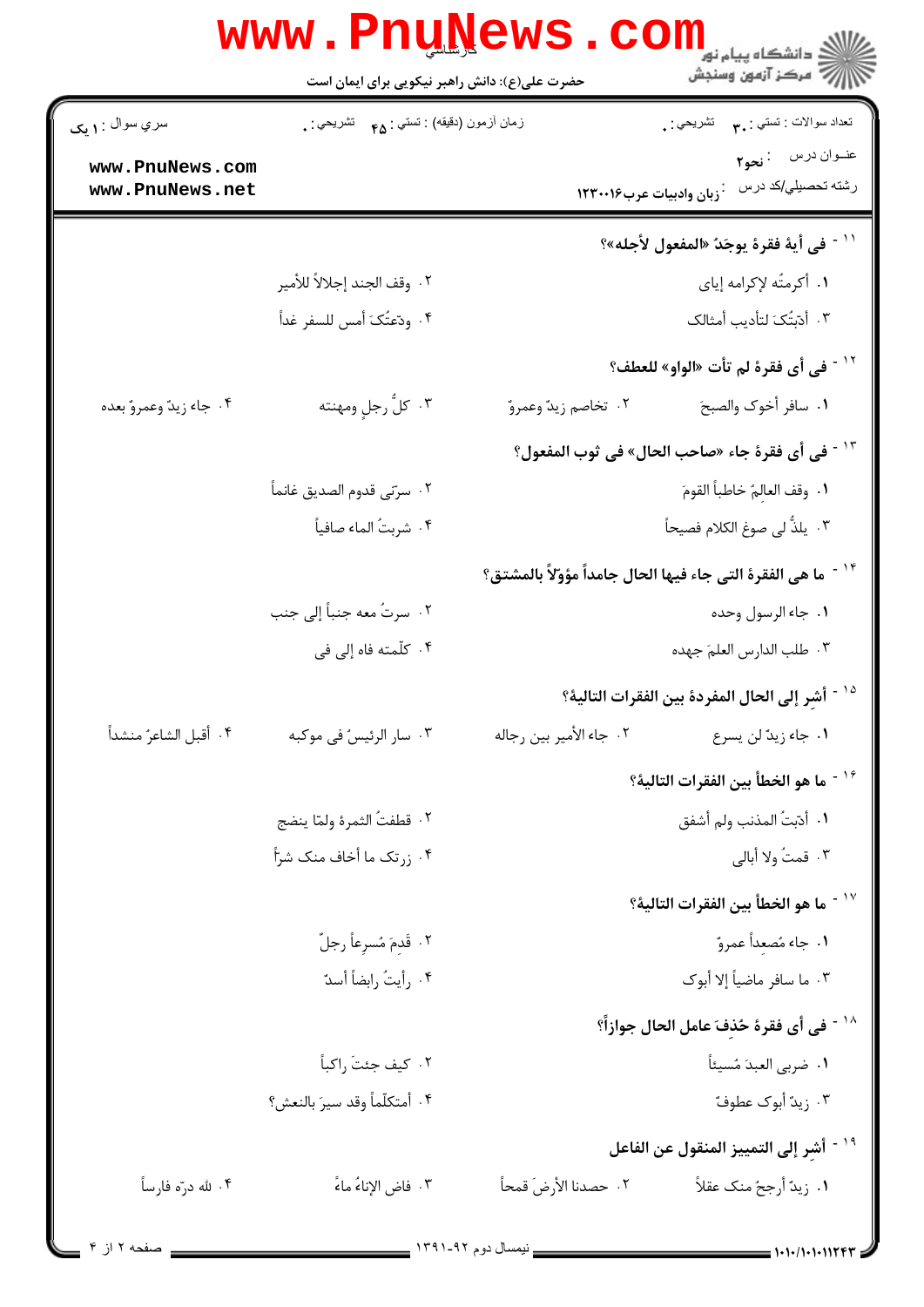|                                    | <b>www.Pnu<u>n</u>ews</b><br>حضرت علی(ع): دانش راهبر نیکویی برای ایمان است | ڪ دانشڪاه پيام نور<br>آج - مرڪز آزمون وسنجش                              |  |
|------------------------------------|----------------------------------------------------------------------------|--------------------------------------------------------------------------|--|
| سري سوال : ۱ يک                    | زمان أزمون (دقيقه) : تستي : <sub>۴۵</sub> تشريحي : <sub>.</sub>            | تعداد سوالات : تستبي : ٣٠<br>تشريحي : ,                                  |  |
| www.PnuNews.com<br>www.PnuNews.net |                                                                            | عنوان درس : نحو٢<br>رشته تحصيلي/كد درس<br>وبان وادبيات عرب١٢٣٠٠١۶        |  |
|                                    |                                                                            | ما هو الخطأ بين الفقرات التالية؟                                         |  |
|                                    | ٢. اشتريتُ ذراعين جوخاً                                                    | ۰۱ قرِرتُ بک عیناً                                                       |  |
|                                    | ۴ . كأيّن من رجلث أجبَنُ من امرأهِ                                         | ۰۳ كأيّن من رجلٍ رأيتُ                                                   |  |
|                                    |                                                                            | ً ` ` أشر إلى الخطأ بين الفقرات التالية.                                 |  |
|                                    | ٢. الرجلُ أفضلُ من الأسد                                                   | <b>١.</b> الأسدُ أقوى من الرجل                                           |  |
|                                    | ۴. أنت أكرَمُ مِن أخيك                                                     | ٣. أنتَ أفضلٌ مِن غلام مَن؟                                              |  |
|                                    |                                                                            | <sup>٢٢ -</sup> ما هو فاعل «نعمَ» في المثال التالي:«نعمَ ما زيدٌ»؟       |  |
|                                    | ۰۲ (زیدّ)                                                                  | ۰۱ (ما)                                                                  |  |
|                                    | ۴. (الضمير المستتر وجوباً)                                                 | ٠٣ (الضمير المستتر جوازاً)                                               |  |
|                                    |                                                                            | <sup>٢٣ -</sup> في أي فقرة ٱستُعمِلَت «حبّذا» للذم؟                      |  |
| ۴. حبّذا شاعراً أخوك               | ٠٣ حبّذا أخوك شاعراً                                                       | ٠١ حبّذا رجلاً بطرسُ<br>٢. لاحبّذا المتكبّر                              |  |
|                                    |                                                                            | <sup>٢۴ -</sup> ما هو الخطأ في إعراب المستثنى؟                           |  |
| ۰۴ جائني رجلٌ غيرٌک                | ٠٣ لا أتبعُ غير الحق                                                       | ٢. ما مررتُ إلا بزيدٍ<br><mark>١</mark> . ما قام إلا زيداً               |  |
|                                    |                                                                            | <sup>70 -</sup> أشرِ إلى المستثنى المنقطع بين الفقرات التالية.           |  |
|                                    | ٢. ضربتُ القومَ حاشا الأميرَ                                               | ١. أُحِبُّ زيداً لا سيما متكلماً                                         |  |
|                                    | ۴. ما جاء إلا أخوك                                                         | ٣.  أنا أفصحٌ من نطق بالضاد بيد أنى من نجد                               |  |
|                                    |                                                                            | <sup>٢۶ -</sup> ما هو الخطأ عن إعراب العبارة التالية ؟ « إياك أن تكذبَ » |  |
|                                    | ۰۲ إياک: مفعول به و منصوب محلاً لفعل محذوف                                 | ۰۱ أن تكذبَ: مصدر مؤول و محذر منه                                        |  |
|                                    | ۰۴ إياك: مفعول به مقدم لفعل «تكذب»                                         | ٣. أن تكذبَ: مجرور محلاً ب «من» المقدرة                                  |  |
|                                    |                                                                            | <sup>٢٧ -</sup> حذف عامل النصب جوازاً في :                               |  |
| ۰۴ نفسک و الأسد                    | ۰۳ الأسد                                                                   | ۰۲ ایاک و الأسد<br>١. الأسد الأسد                                        |  |
|                                    |                                                                            | <sup>٢٨ -</sup> ما هو الخطأ ؟                                            |  |
|                                    | ٢. هم المسلمين يعتزون بالاسلام                                             | ٠١ نحن معشر العلم نصلح الأمهٔ                                            |  |
|                                    | ۰۴ نحن العُرب نرعي الذممَ                                                  | ٠٣ أنتم الايرانيين تعتزون بالاسلام                                       |  |
|                                    |                                                                            |                                                                          |  |